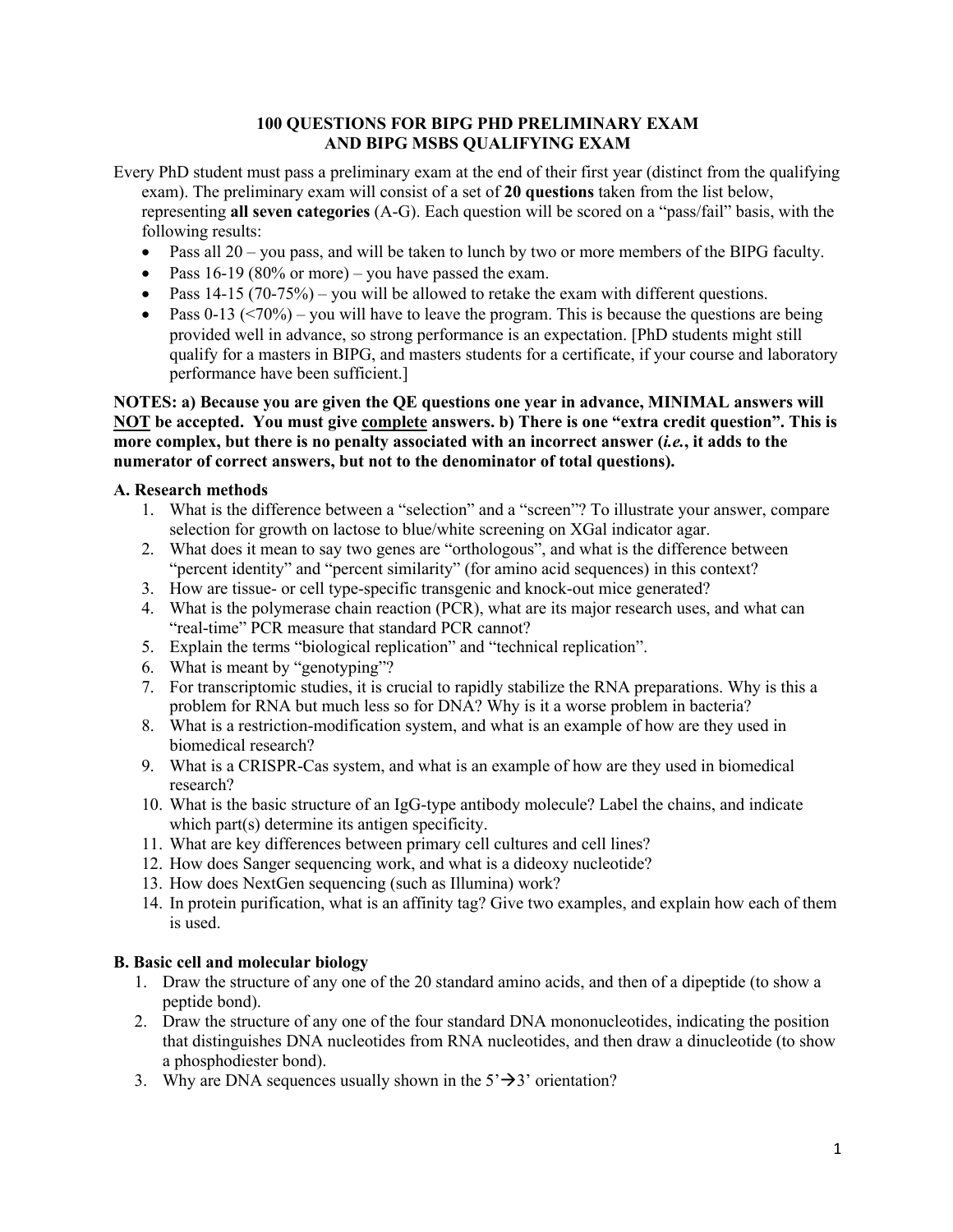- 4. Introns were originally considered to be "junk DNA", but they can play several important roles. What roles are played by introns?
- 5. What are the major types and consequences of alternative splicing?
- 6. What is an allele?
- 7. What is epigenetics?
- 8. What is meant by the terms: dominant, recessive, epistasis, and mixed dominance?
- 9. What are the basic steps in getting from a gene to a protein in mammalian cells? How is this process different in bacterial cells?
- 10. What is "codon bias"? Does it have biological functions?
- 11. How are genes controlled (turned "on" and "off") in mammalian cells?
- 12. What are the major steps in cell division for mammalian cells?
- 13. Name 8-10 different types of noncoding RNA.
- 14. Briefly describe several evolutionary scenarios for the origin of novel genes.

## **C. Proteomics**

- 1. Describe primary, secondary, tertiary, and quaternary protein structures and give examples.
- 2. What is "post-translational modification"? Give at least four examples.
- 3. How does mass spectroscopy work?
- 4. What are the benefits and disadvantages of MALDI and ESI relative to one another?
- 5. How do you extract peptide induced signals (*i.e.*, peaks) from raw MS spectra?
- 6. What is "collision-induced dissociation", and how does LC/MS/MS data give amino acid sequences of polypeptides?
- 7. What are the major expected difficulties in mass spectrometry data analysis?
- 8. What is the basis for separating polypeptides in standard two-dimensional gel electrophoresis? How are the protein identities of the 2D gel spots commonly determined?
- 9. Describe and compare the following methods of protein structure prediction: homology modeling, threading (fold comparison), and *ab initio* prediction.
- 10. What are the preprocessing issues in proteomic data analysis?
- 11. What are the differences between shotgun and multiple reaction monitoring (MRM) proteomic approaches?
- 12. Describe SILAC and iTRAQ labelling approaches and the major advantages and disadvantages compared to label free quantification.
- 13. In general terms, how do proteins destined to be embedded in a membrane differ from those destined to be free in the cytoplasm?
- 14. What is the single-letter code for each of the 20 standard amino acids?

# **D. Genomics**

- 1. What is the difference between a gene, a genome, and a chromosome?
- 2. What are the approximate sizes of the human, fruit fly, Arabidopsis, and *E. coli* genomes? What are the sizes of the shortest and the longest known genomes among all living creatures?
- 3. What is the average size of a human exon and intron? What is the maximal number of introns in a human gene? What is the size (in kbp) of the longest human gene?
- 4. What is a "SNP"? Approximately how many SNPs are currently known for humans and mice?
- 5. Describe the composition of the human genome. What are the approximate percentages of coding sequences, introns, interspersed repeats, simple repeats, and satellites?
- 6. How are microarrays created? What comprises the probes on a microarray? What is a "tiling array"?
- 7. You are planning a microarray experiment comparing cancer cell lines and normal cell lines. What is the minimum number of samples of each line that should be evaluated in order to yield statistically significant results?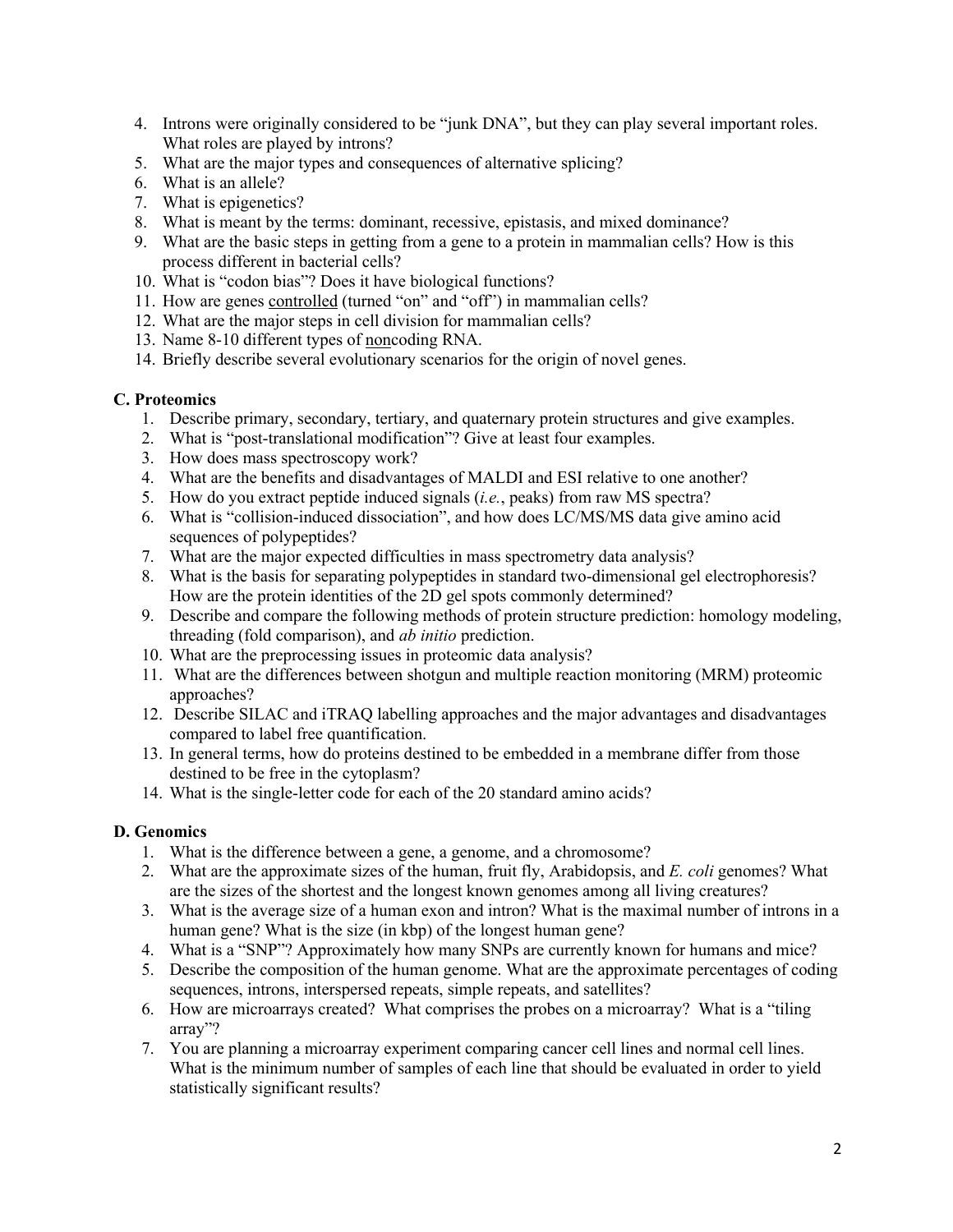- 8. Why is the polymerase chain reaction (PCR) employed during sample preparation in most microarray experiments?
- 9. Describe a method for incorporation of a fluorescent probe into a sample during PCR reactions.
- 10. Identify and briefly describe the process by which nucleic acid sample target sequences bind to the probes on a microarray.
- 11. During a study utilizing microarrays, it was determined that the mRNA for a specific transcription factor was expressed at dramatically higher levels in diseased patients versus normal patients; however, mRNAs from genes regulated by this transcription factor showed no difference in expression. Explain how this could occur.
- 12. Why might you encounter false-positives in microarray data?
- 13. For publication of microarray studies in scientific journals, confirmatory experiments must be completed for the significant findings revealed by the microarray data. How, and why?
- 14. What are the advantages and limitations of using SAM (Significance Analysis of Microarrays) for microarray analysis?
- 15. What is the "EST database"?

## **E. Biostatistics**

- 1. What are "Student's t test" and "ANOVA", and how are they used?
- 2. List the computational models for identifying a gene regulator network. Which is currently the best model? Briefly describe this model.
- 3. Explain the terms "clustering" and "cluster analysis". What are the major clustering approaches?
- 4. What are the advantages and limitations of linear discriminant analysis?
- 5. What is False Discovery Rate (FDR)? Compared to the Bonferroni method, which one is more conservative?
- 6. What are the sources of experimental variation in data from Affymetrix chips? Do we need to normalize before intensities from different chips are compared?
- 7. What are volcano plots, and how are they used to find differentially expressed genes?
- 8. What is the difference between non-hidden Markov models and hidden Markov models? Give an example for each model.
- 9. What are the advantages of hidden Markov models?
- 10. Describe the Poisson process for estimating the number of mutations.
- 11. Describe how principal component analysis is used in analyzing microarray data.
- 12. What are the bioinformatics challenges for RNA-seq analysis?
- 13. Highlight the statistical issues in RNA-seq analyses.
- 14. Do we need to normalize microRNA data? Justify your answer.
- 15. Identify the major pattern recognition methods. Briefly describe the application of one method in selected area in bioinformatics.

# **F. Computer science and programming**

- 1. Explain the terms OS, GUI, and programming language.
- 2. What are java applets?
- 3. What is a support vector machine (SVM) and how is it used in bioinformatics?
- 4. Write Linux commands that will show the files in a directory, open one of them to reveal its contents, rename the file, and delete the file (you can make up the file names for this).
- 5. Write a regular Perl expression that would find a particular pattern in a text file. (For example, all types of Drosophila species in the EST database.)
- 6. Write a regular Perl expression that would find any string where a word is repeated at least two times. (For example, the correct expression would find "hello world hello", but not "hello world hi". $)$
- 7. What is dynamic programming?
- 8. What is a brute force algorithm and its pros and cons?